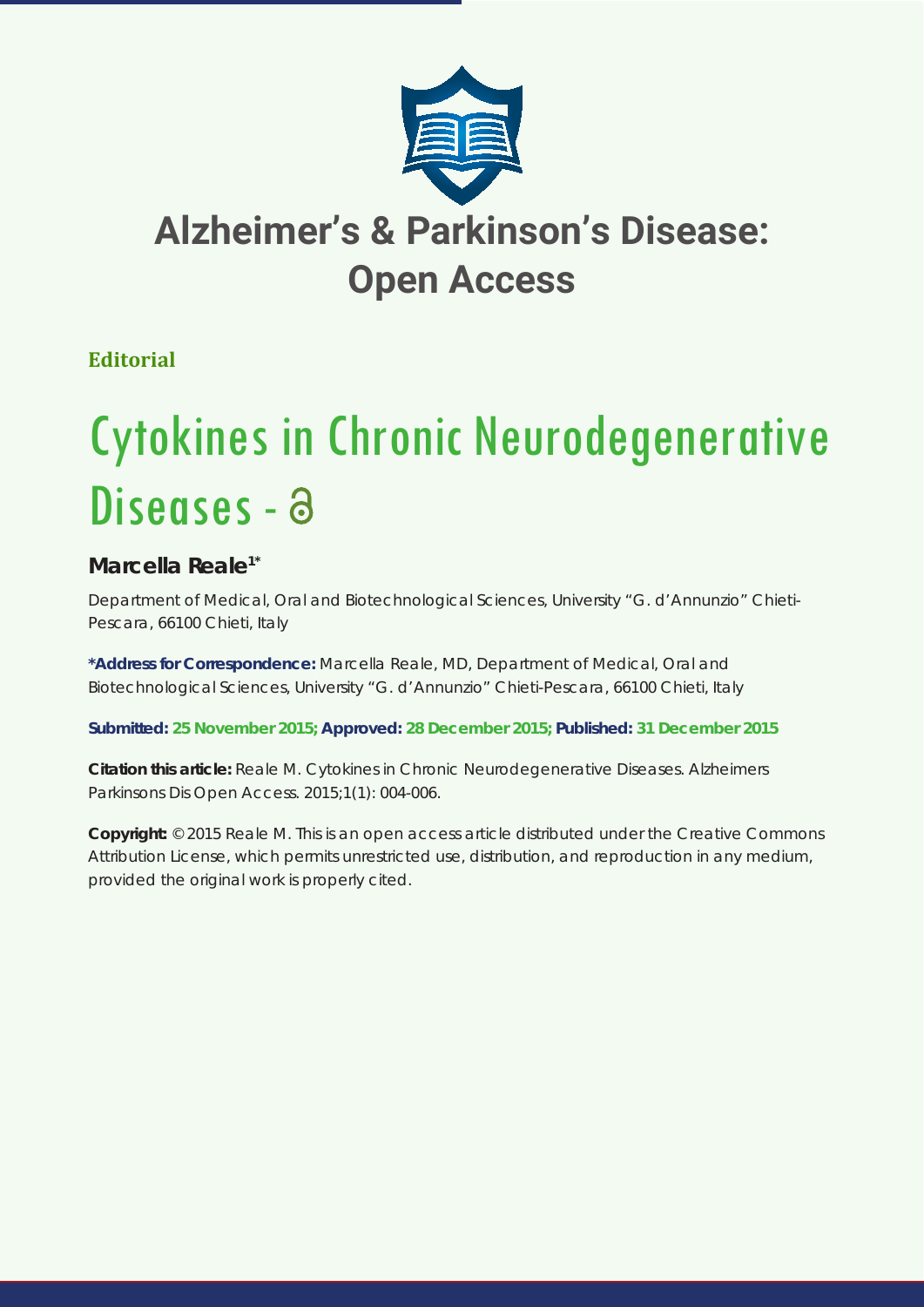### **Alzheimer's & Parkinson's Disease: Open Access**

Suifes ture

There has been an increasing interest in the role of inflammation as a common mechanism of disease in a several medical disorders including cardiovascular and neurodegenerative diseases, diabetes and cancer [1-3]. Indeed, epidemiological studies found that inflammation biomarkers may help to predict the development and progression of these illnesses. In the brain, the inflammation is generally beneficial and drives the brain responses to dangerous stimuli. Unfortunately, this beneficial process sometimes gets out of balance and the neuroinflammatory process persists. Therefore, it has been possible to associate the progression of damage in several neurodegenerative diseases to uncontrolled chronic neuroinflammation, based on levels and pathophysiology of proinflammatory cytokines [4].

Neurodegenerative diseases are defined as hereditary and sporadic conditions which are characterized by progressive degeneration and/ or death of nerve cells. This causes problems with movement and mental functioning often associated with atrophy of the central or the peripheral nervous system. Common neurodegenerative diseases including Alzheimer's disease and Parkinson's disease such as multiple sclerosis (MS) and Huntington's disease (HD), are associated with chronic neuroinflammation. It has been associated a strong link between pro-inflammatory cytokines and neurodegeneration, both in clinical data and bench research [5].

Cytokines are soluble mediators of cell communication that are critical in immune regulation and bidirectional communication between cells of the nervous and immune systems. T cells can pass through the blood-brain barrier, it means that they probably can be responsible for releasing inflammatory mediators in brain during neurodegeneration. Systemic inflammatory cytokines circulate in the blood and communicate with neurons in the brain or diffuse from the blood into the brain parenchyma.

The main reason why it's important to examine cytokines in neurodegenerative disease is the ease with which their expression can be documented in disorders associated with inflammation.

Alzheimer's disease (AD) is the most common age-dependent neurodegenerative disorder resulting in a progressive impairment in memory, judgement, decision-making, orientation to physical surroundings and language. In AD brain, high expression of inflammatory mediators has been highlighted in the neighbour of Amyloid peptide deposits and neurofibrillary tangles. Activated microglia showed increased levels of cytokines that could increase the loss of neurons that are damaged by the Amyloid or by disruption of their cytoskeleton and axonal transport due to accumulation of tau [6]. Exposure of microglia or PBMC to Amylod beta (Aβ42) deposits increases production of pro-inflammatory cytokines [7]. In AD brains the increase of chemokines was localised in neurons, astrocytes and plaques. High levels of pro-inflammatory cytokines, such as tumour necrosis factor α (TNF-α), interleukin (IL) 1β, IL-6 and the colony stimulating factor, have been found in the brain and cerebrospinal fluid. Increased peripheral blood levels of IL-1β, IL-6, TNF-α, TGF-β, and IL-18 suggest that AD may be associated with a more widespread inflammatory state [8-10]. A cerebrospinal fluid (CSF) cytokine and receptor profile was proposed as a marker of the conversion of MCI to AD. Through the examination of mouse models of AD, have been identified cytokines involved in the maintaining of inflammatory environment [11-12]. Cytokines associated with the biochemical diagnostic tools currently used for AD diagnosis, could be particularly interesting for early diagnosis of AD or for patients presenting ambiguous profiles.

MS is the most common chronic inflammatory disorder of the central nervous system (CNS), which leads to focal inflammatory demyelinated lesions with secondary neurodegeneration, and which causes disability in young adults. The immune activation plays a key role in MS, environmental and genetic factors too are involved in the MS pathogenesis [13]. The infiltration of T helper (Th)1 cells into the brain represents the crucial event in the inflammatory processes and the formation of demyelinating lesions via the secretion of Interferon gamma (IFNγ ) and TNFα. IFNγ and IL12 are increased in the brain, the cerebrospinal fluid (CSF) or peripheral blood of MS patients, particularly when acute exacerbations come to light. IL-18, that acts as an important link between innate and adaptive immune responses, participates too in the pathogenesis of MS. In contrast, cytokines produced by Th2 cells such as IL-4 and IL-10, downregulating Th1 cells exert antiinflammatory functions and may be beneficial. Studies in the experimental model of MS (experimental autoimmune encephalomyelitis, EAE), suggested that IL17 producing cells (Th17) plays a crucial role in the pathogenesis of the disease. IL-23 is critical in EAE pathogenesis promoting the expansion of Th17 cells [14- 15]. Thus, the modulation of Th1/Th2 and Th17/Th2 balance is aetiologically important during MS progression. Since cytokines are easily measured and reflect the underlying immunopathology in the periphery (blood) and/or the CNS, they are proposed as useful biological markers of MS and potential prognostic markers of treatment responses [16].

Evidence of chronic inflammatory reactions in the brain of PD patients is shown by numerous studies [17-18]. Neuroinflammatory responses in the brain involve cells of the immune system, resident cells of CNS and protein such as adhesion molecules, chemokines and cytokines. Microglial activation in the PD brain results in increased expression of pro-inflammatory cytokines. Expression of pro-inflammatory cytokines have been demonstrated in the brain of PD patients and high levels of the same cytokines were detected in cerebrospinal fluid as well as in serum [19]. It has been reported that even in peripheral blood mononuclear cells that come from patients with PD there is an altered production of inflammatory cytokines [20]. In PD patients it has been evidenced a strong correlation between pro-inflammatory cytokine levels and Hoehn-Yahr scores as well as disease duration. This correlation supports the idea that a chronically systemic inflammation state plays a role in the progression of PD. Multiple studies indicated that there is a cross talk between systematic inflammation and neuronal damage also in PD [21,22]. Increased expression of cytokines is been noted in multiple PD animal models, following administration of 6-hydroxydopamine (6-OHDA) or 1-methyl-4-phenyl-1,2,3,6-tetrahydropyridine (MPTP). Lentiviral therapy with a dominant-negative TNF two weeks after 6-OHDA lesion also prevented the progressive degeneration of DA neurons and microglial activation, confirming a key role for cytokine signaling in models of PD [23].

Huntington's disease (HD) is an autosomal dominantly progressive neurodegenerative disorder with no available cure, characterised by motor, psychiatric, and cognitive symptoms.

Several studies have showed microglial activation in the brains of both premanifest HD patients and post mortem. A parallel immune activation in CNS and the periphery has been shown. Furthermore, proteomic profiling of plasma from HD patients has demonstrated that cytokines are increased earliest in the disease course, before